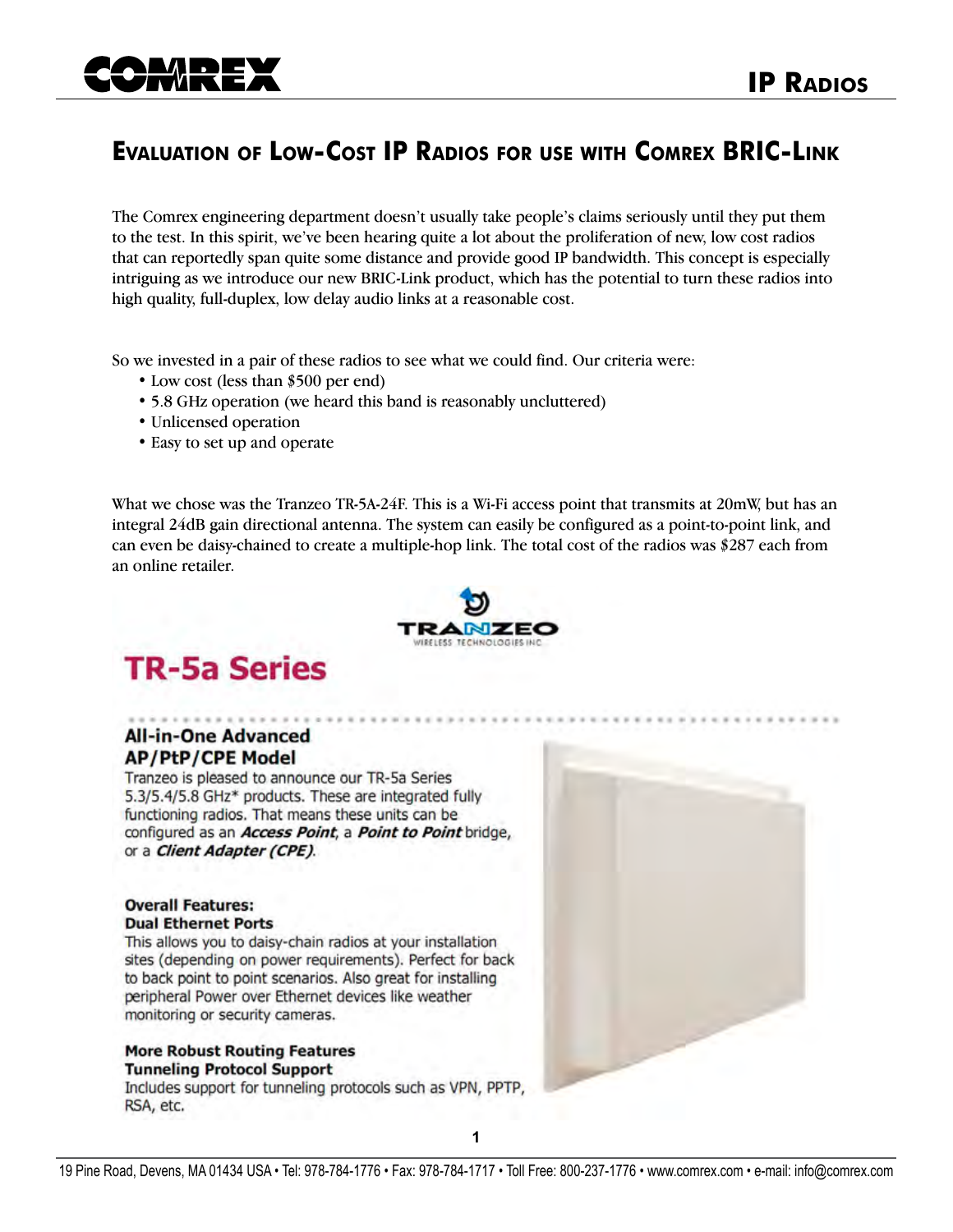

Using the provided instructions, we were able to configure the radios in a point-topoint fashion quickly and test them across the approximately 600 foot length of the Comrex headquarters property. The radios have a simple 5 LED signal strength meter used for pointing, but at this distance aiming was not a factor.

We used ACCESS portable codecs for convenience due to their battery capability, but in Linear mode these are functionally identical to BRIC-Link. After about a 2 minute procedure, we were transferring perfect 1.6 Mb/s linear stereo audio between the radios in full duplex.



In search of a more challenging link not too far from home, we decided to set up one end on a hilltop in Lunenburg, MA which has a pretty clear western view. From the hilltop we chose three locations that were line-of-sight--we guessed our choices were about 1500 ft, 1 mile, and 2.5 miles (turns out our distance estimations weren't too far off).

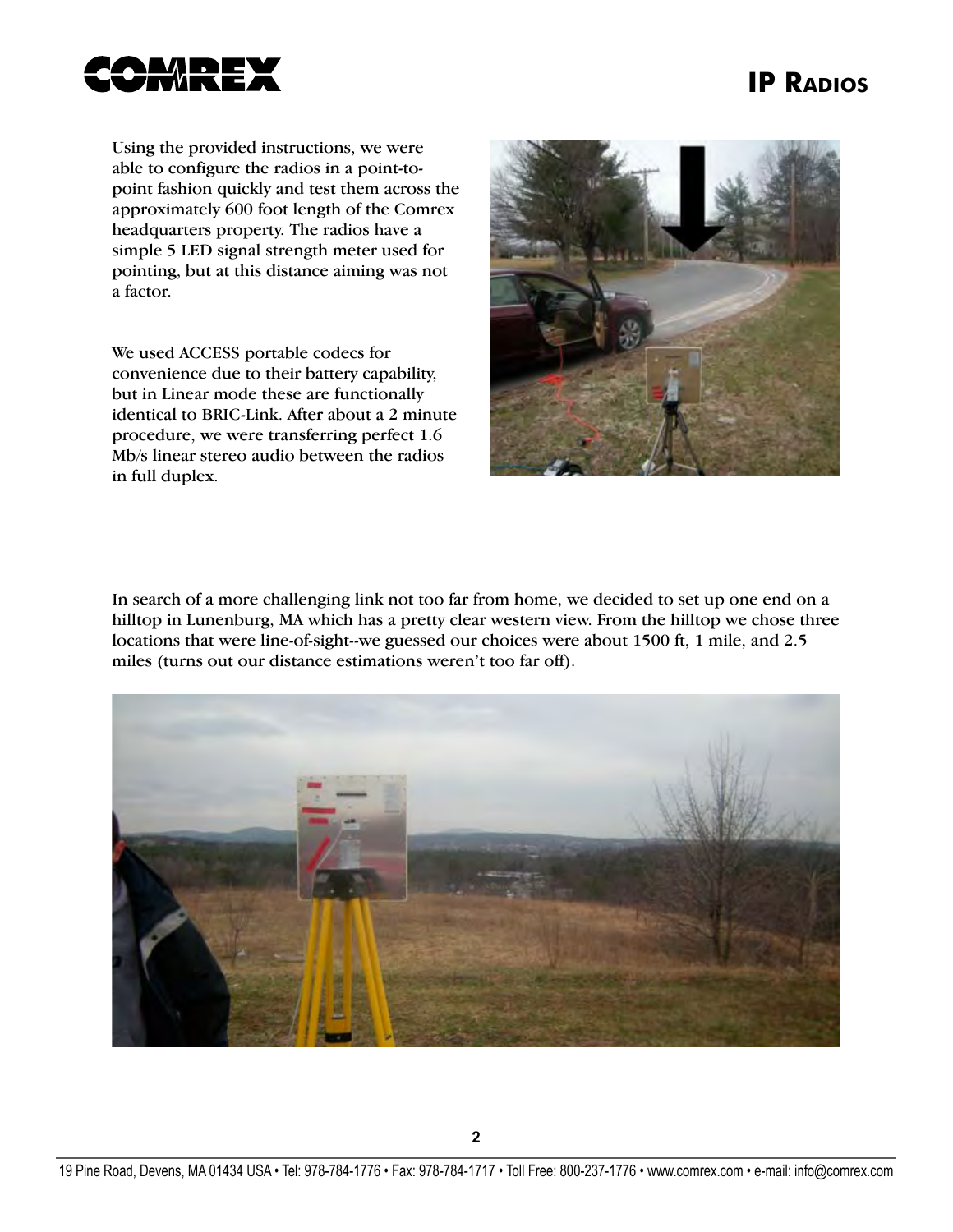

Our first stop, the nearest point (1500 ft), was very similar to the first test--full signal strength on the meter and crystal clear, low delay audio. The jitter buffers on our codec stats showed around 30mS buffering on each end, which is quite low. We could carry on conversations over the link easily.



The second stop was a mile out, path shown below:



No problems here, either. Four out of five bars on the signal meter, perfect audio transfer within about a minute after arriving.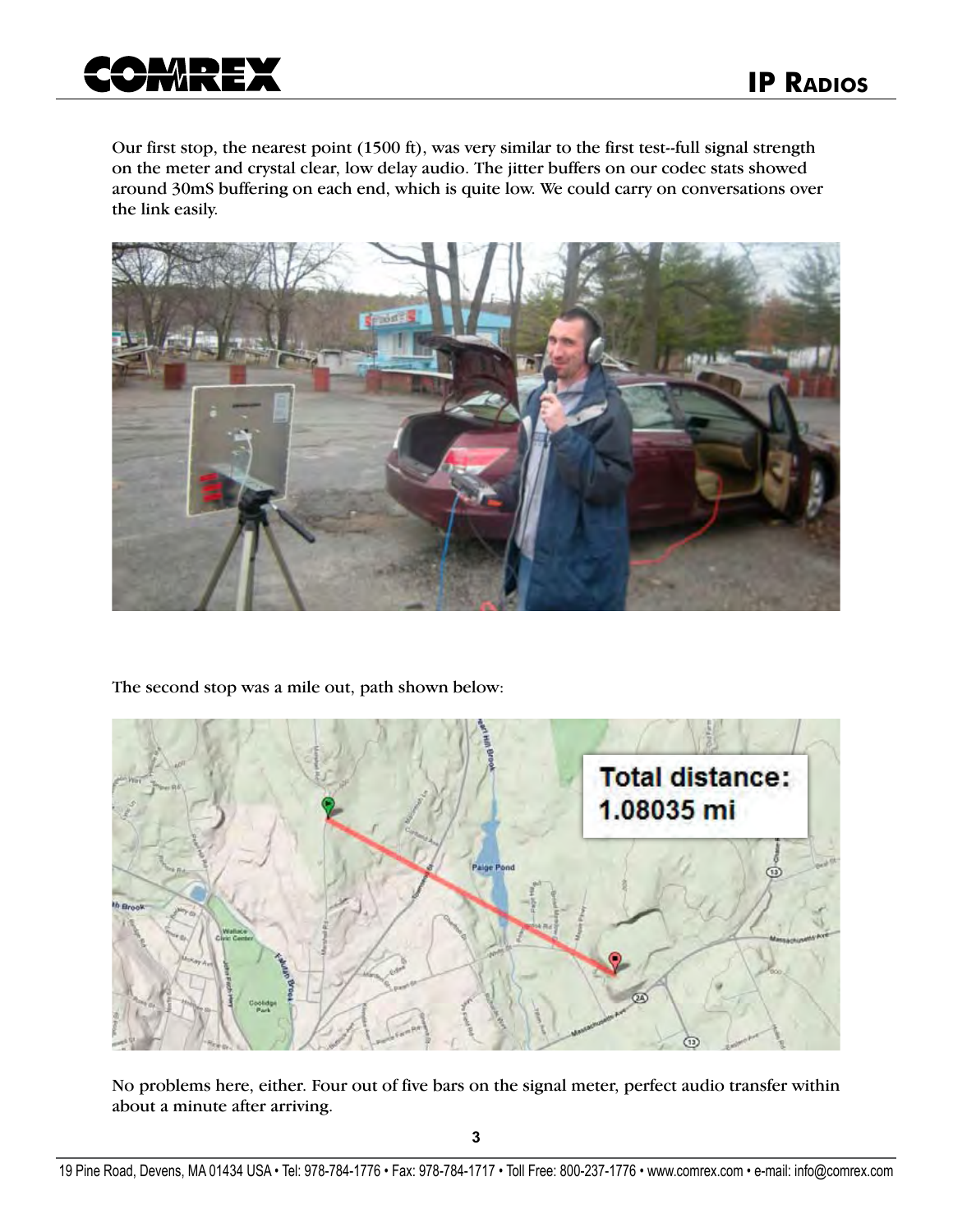

Off in the distance, we could see our final destination. On the far side of the sizable city of Fitchburg, some rolling hills were about the farthest shot possible from our base (with the exception of Mount Wachusett at a distance of 10 miles, but unfortunately the summit road was not yet accessible in early April). We found our way, found a spot and set up.



No problem. Although the signal meter now showed only 2 bars, audio was perfect and glitch free (again, using Linear PCM) for the duration of our test. Here's the shot: